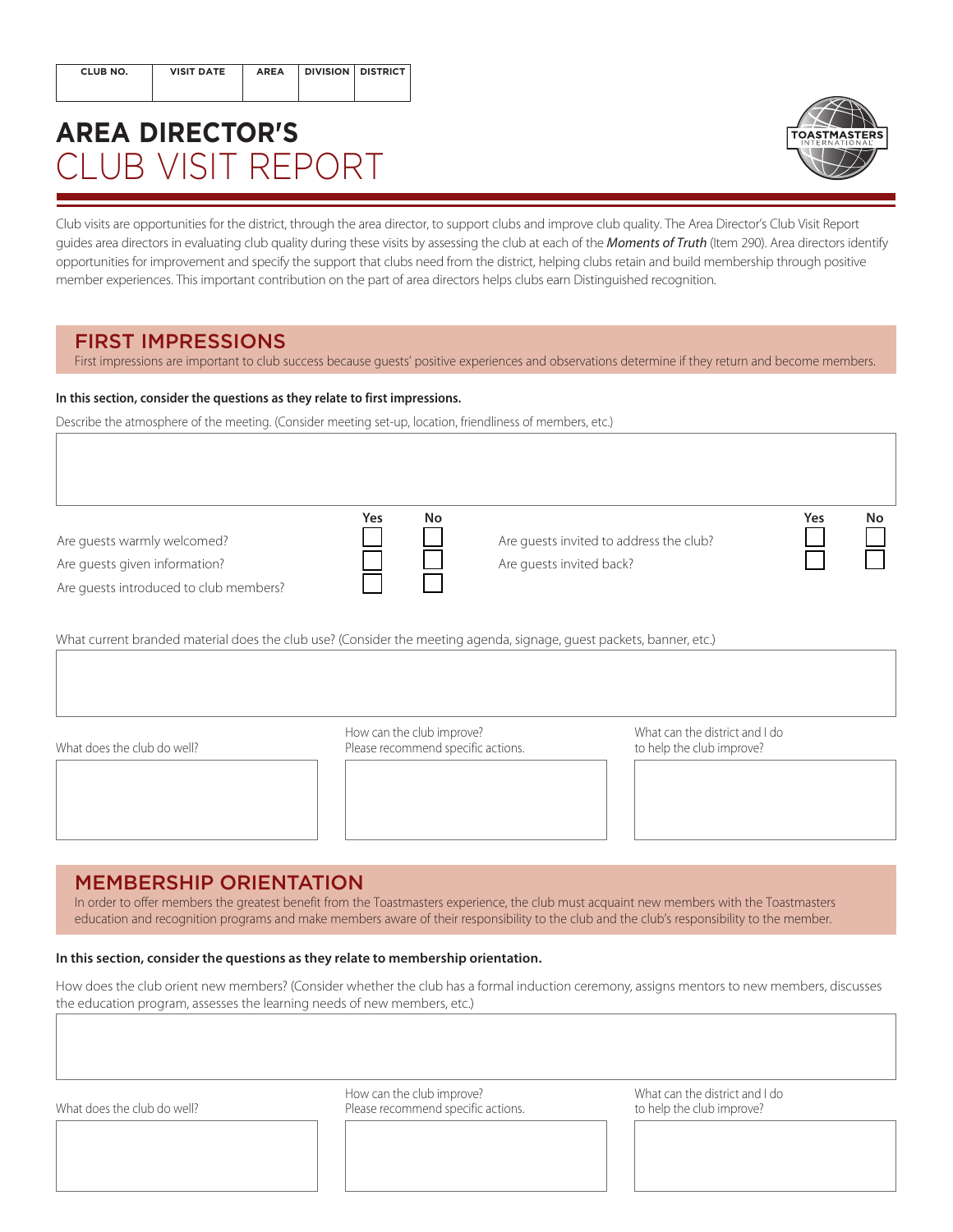# FELLOWSHIP, VARIETY AND COMMUNICATION

The club retains members by offering a warm, friendly and supportive environment that encourages enjoyable learning.

#### **In this section, consider the questions as they relate to fellowship, variety and communication.**

How are meetings made enjoyable? (Consider whether Table Topics™ are creative, how members are supportive of one another, etc.)

How does the club communicate? (Consider whether club members use email to communicate about club topics, if the club website is kept current, etc.)

How does the club use the Toastmasters International website? Do club members use the Logos, Images and Templates resources?

How do club members participate outside of club meetings? (Consider speech contests, district conferences, Speechcraft, etc.)

What does the club do well? **Please recommend specific actions**. The storehend to help the club improve?

How can the club improve? What can the district and I do

## PROGRAM PLANNING AND MEETING ORGANIZATION

When club meetings are carefully planned, with well-prepared speakers and useful evaluations, members are able to meet their education goals.

**In this section, consider the questions as they relate to program planning and meeting organization.**

**Yes No**

Is the meeting well-organized? Is the meeting productive? Are meetings held at least monthly? Are agendas provided?

Are all speeches from the manuals?

Has a club member recently conducted a module from *The [Successful Club Series](http://www.toastmasters.org/289)*? Are evaluations effective? Are evaluations verbal and written?

**Yes No**

How are meeting roles assigned and carried out?

| What does the club do well? | How can the club improve?<br>Please recommend specific actions. | What can the district and I do<br>to help the club improve? |
|-----------------------------|-----------------------------------------------------------------|-------------------------------------------------------------|
|                             |                                                                 |                                                             |
|                             |                                                                 |                                                             |
|                             |                                                                 |                                                             |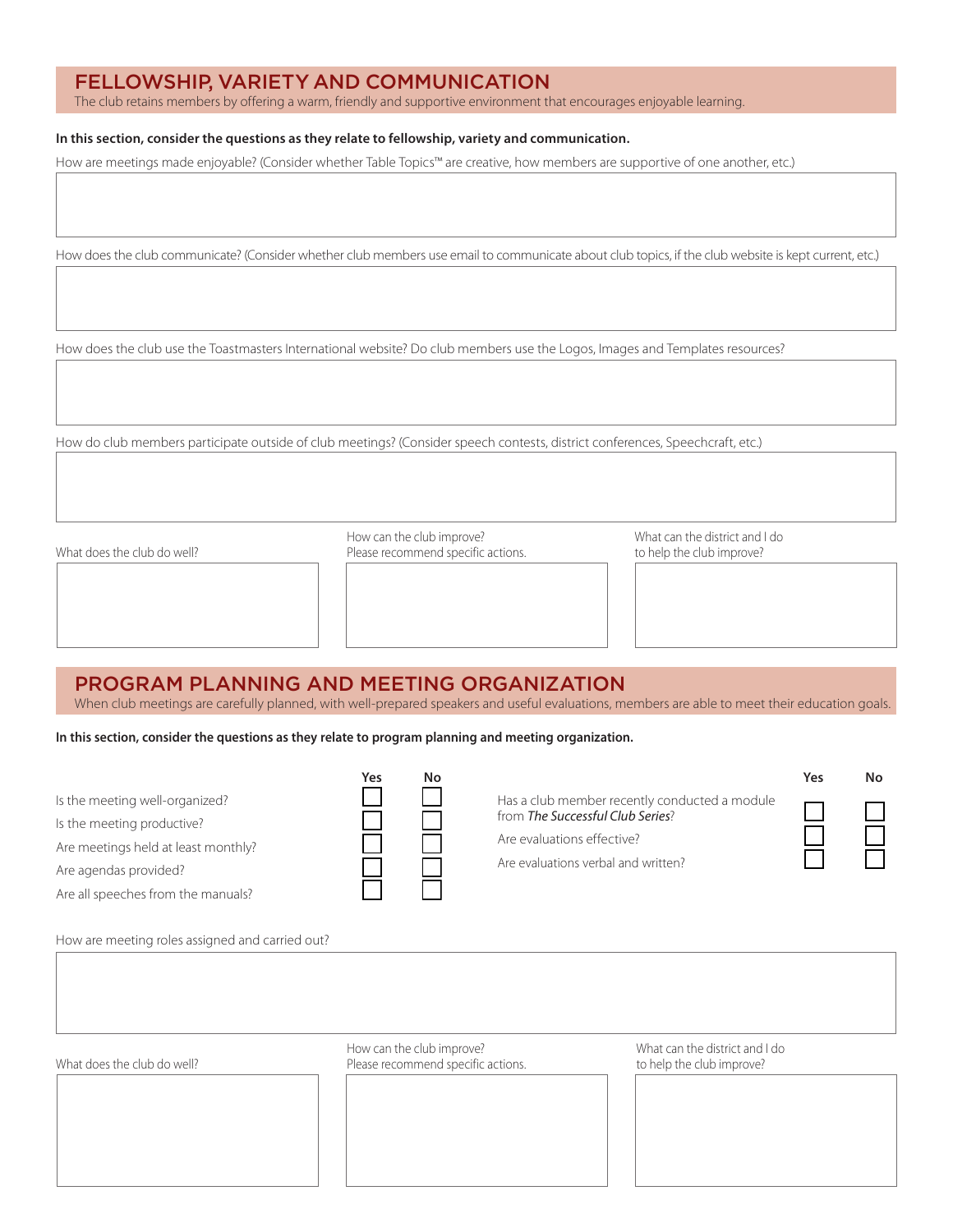## MEMBERSHIP STRENGTH

When the club has enough members to provide leadership and fill meeting and committee assignments, the member experience is heightened.

#### **In this section, consider the questions as they relate to membership strength.**

|                                        | Yes No |  |
|----------------------------------------|--------|--|
| Does the club have 20 or more members? |        |  |

How does the club promote membership growth? (Consider whether new-member sponsors are recognized, if regular membership-building programs exist, etc.)

What does the club do to retain members?

List members interested in future leadership roles in the district.

How can the club improve? What can the district and I do What does the club do well? **Please recommend specific actions**. The to help the club improve?

## ACHIEVEMENT RECOGNITION

The club motivates members to stay active by monitoring members' progress toward goals, submitting completed award applications immediately and consistently recognizing member achievement.

**In this section, consider the questions as they relate to achievement recognition.**

How are achievements tracked and recognized?

What is the process the club uses to submit award applications?

How can the club improve? What can the district and I do What does the club do well? **Please recommend specific actions**. The to help the club improve?